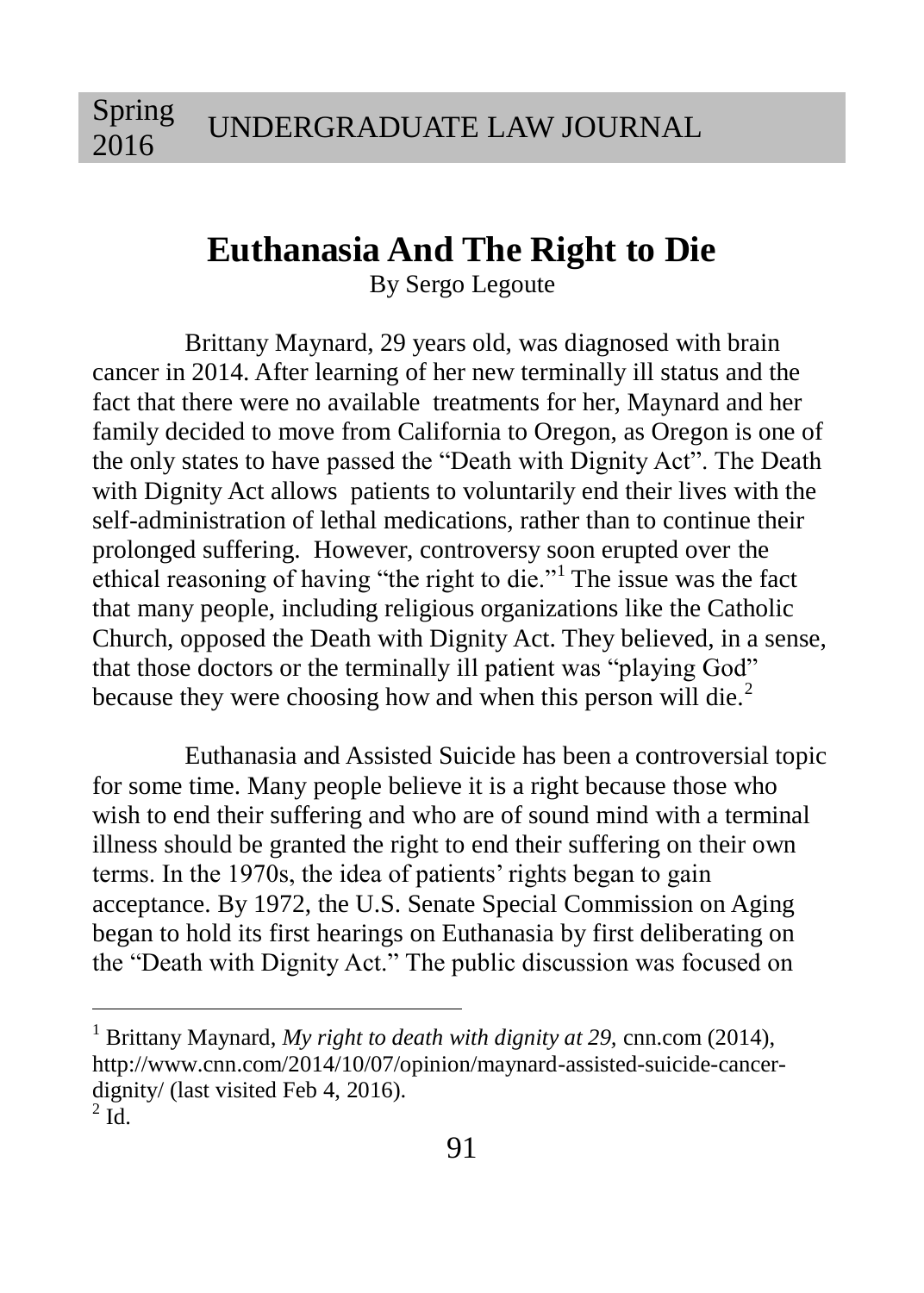Americans who were becoming unhappy with the medical protocols that diminished patient dignity and quality of life.<sup>3</sup>

Over the next 40 years, several states including California and Oregon, legalized euthanasia as an alternative choice for those battling terminal illnesses and who wish to end their prolonged suffering. Some argue that although it may seem ethically wrong for some people, terminally ill and sane patients should have the choice to end their lives if it means ending their already painful existence. Euthanasia, by definition, is the act of ending a life prematurely in order to end pain and suffering. The process is also sometimes called "Mercy Killing"<sup>4</sup>. There are several different types of Euthanasia, including voluntary euthanasia, which is carried out with the permission of the person whose life will be taken. It is usually performed by a licensed doctor to a terminally ill and mentally sane patient who wishes to end their prolonged suffering, like the case of Brittany Maynard. Other than Oregon, Washington, Vermont, New Mexico, Montana, and California (very recently), Euthanasia is also legal in Belgium, the Netherlands, and Luxembourg.<sup>5</sup>

The main issue with Euthanasia is the fact that the Encyclopedia of American Law still classifies euthanasia as a class of

<sup>3</sup> Ian Dowbiggin, *US Senate Holds First National Hearings on Euthanasia euthanasia*,procon.org (2013),

http://euthanasia.procon.org/view.timeline.php?timelineid=000022 (last visited Feb 4, 2016).

<sup>4</sup> *History and Debate of Euthanasia*, Debate.org,

http://www.debate.org/euthanasia/ (last visited Feb 15, 2016).

<sup>&</sup>lt;sup>5</sup> Law Reform, Assisted Suicide, Euthanasia Research Guidance Organization, [http://www.assistedsuicide.org/suicide\\_laws.html.](http://www.assistedsuicide.org/suicide_laws.html) (Retrieved March 9, 2016.)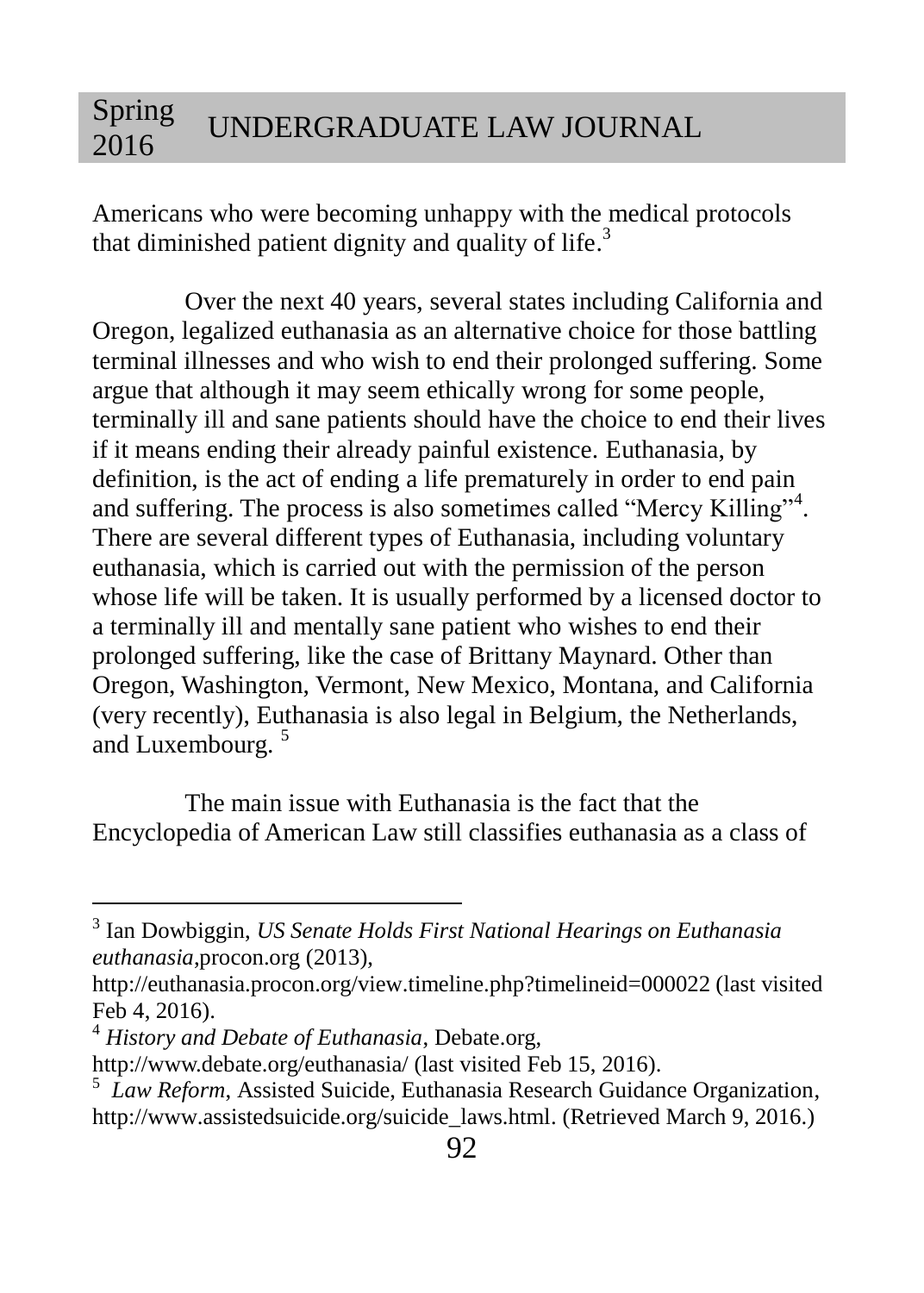criminal homicide. However, judicially, not all homicide is illegal. <sup>6</sup> Oregon's "Death with Dignity Act," Oregon Statute (ORS) 127.865 (2), requires a terminally ill patient who wishes to end their life to have a licensed medical doctor present to administer the lethal drug dosage to the patient.<sup>7</sup> However, in many other states and jurisdictions where euthanasia is illegal, that would be considered a homicide and punishable by the full extent of the law. <sup>89</sup>

Surveys have also shown that out of 10,000 doctors surveyed, only 16% would consider stopping life maintaining therapy at the recommendation of the family or the patient. Fifty-five percent of those doctors said that they would never euthanize their patients. The study also found that 46% of those doctors believe that that physicianassisted suicide should be allowed in some cases. <sup>10</sup>.

In a Linacre Centre Journal article by Helen Watt, controversy loomed over empirical data found in the van der Maas survey concerning euthanasia in the Netherlands, where euthanasia is legal.. In

 $\overline{a}$ 

[http://www.theatlantic.com/past/docs/issues/95sep/abortion/mag.htm.](http://www.theatlantic.com/past/docs/issues/95sep/abortion/mag.htm) (Retrieved March 9, 2016.)

<sup>6</sup> *History and Debate of Euthanasia*, debate.org,

http://www.debate.org/euthanasia/. (Last visited Feb 15, 2016.)

 $7$  Oregon Statute (ORS) 127.865(2) enacted in 1997.

<sup>8</sup> Daniel C. Maguire, *Death, Legal and Illegal*, The Atlantic Monthly Online, Feb. 1974,

<sup>9</sup> *Homicide*[, http://legal-dictionary.thefreedictionary.com/homicide.](http://legal-dictionary.thefreedictionary.com/homicide) (Retrieved March 9, 2016.)

<sup>10</sup> Leslie Kane, M.A., *Exclusive Ethics Survey Results: Doctors Struggle With Tougher-Than-Ever Dilemmas,* MedScape, news & Perspective, Nov. 11, 2010, [http://www.medscape.com/viewarticle/731485\\_7,](http://www.medscape.com/viewarticle/731485_7) 9. (Retrieved March 9, 2016.)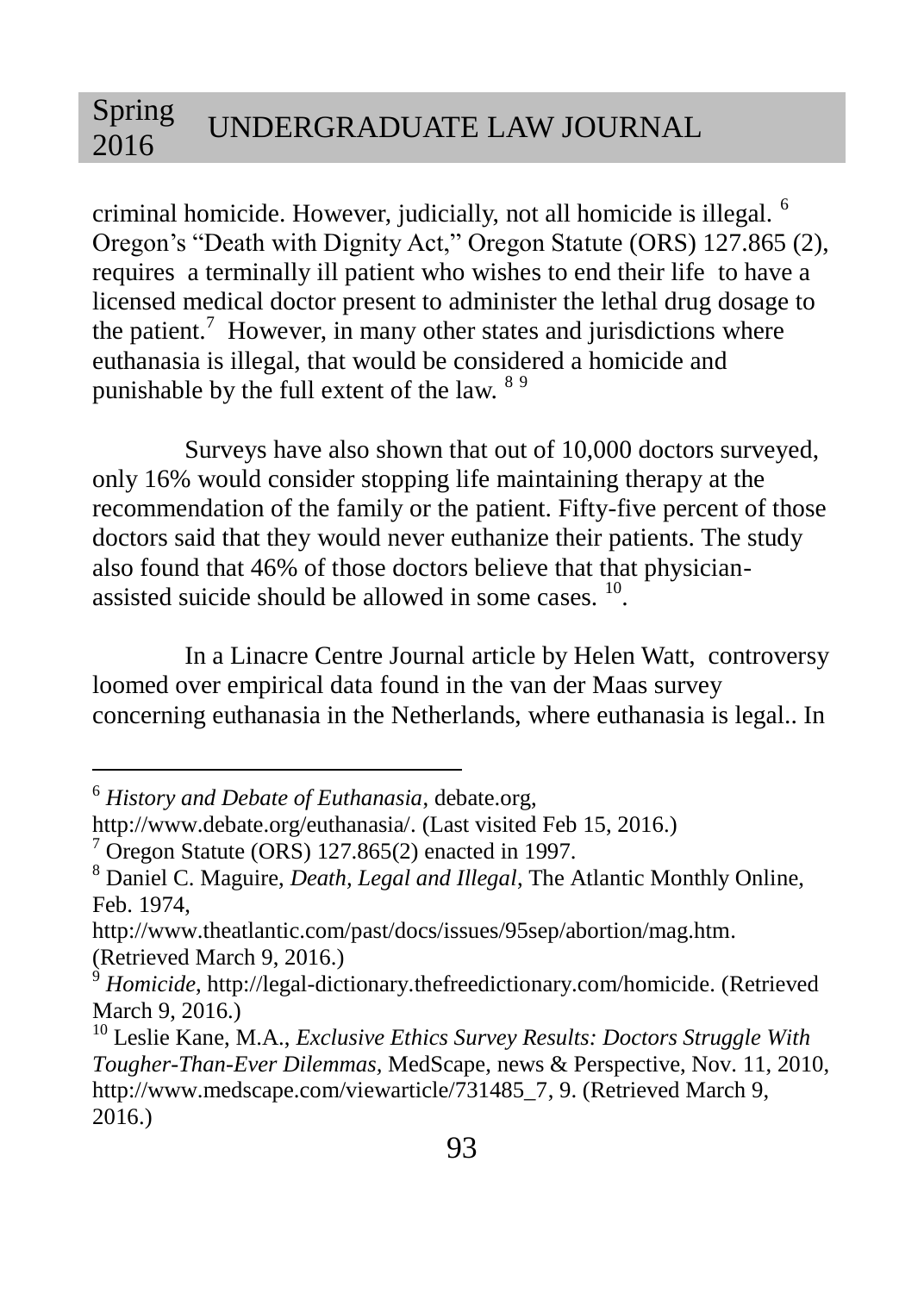the survey, doctors in the Netherlands were asked what their reasons and intentions were with regards to ending the life of a terminally ill patient. The construction of the statistics concerning voluntary euthanasia was minimalized and the report indicated a higher total of involuntary euthanasia cases. The van der Maas data indicated that cases in which doctors 'acted, or refrained from acting, with the explicit purpose of shortening life,' was a factor in 9,050 cases in 1990. Of those cases,  $5,450$  were without the explicit request of the patient.<sup>11</sup>

The 1990 Statistics in the can der Maas survey indicated that on-voluntary euthanasia, illegal in the Netherlands, is more common than voluntary euthanasia. As a result of this published survey, the Dutch government passed stricter guidelines in order to define voluntary euthanasia. It requires that the patient give written and oral consent. Secondly, the patient must be suffering intolerably and must be terminally ill. And thirdly, euthanasia must be the last resort after all other efforts to ease the pain of the patient have been exhausted.<sup>12</sup>

In the U.S., doctors interpret taking the life of a terminally ill patient as a violation of the Hippocratic Oath. However, in 1999, a U.S. doctor named Jack Kervorkian, nicknamed "Doctor Death", was arrested for euthanizing a terminally ill patient (who requested to die). During his trial, Dr. Kervorkian was found to have assisted in the suicides of many terminally ill patients.<sup>13</sup> Despite his efforts to

<sup>&</sup>lt;sup>11</sup> Helen Watt, *Euthanasia: Unpacking the Debate*, Linacre Centre (2002), [http://www.linacre.org/euunde.html. \(Retrieved](http://www.linacre.org/euunde.html.%20(Retrieved) Feb 15, 2016.)

 $\overline{12}$  Id.

*<sup>13</sup> Chronology of Dr. Jack Kevorkia's Life and Assisted Suicide Campaign*, Frontline, (1999),

[http://www.pbs.org/wgbh/pages/frontline/kevorkian/chronology.html.](http://www.pbs.org/wgbh/pages/frontline/kevorkian/chronology.html)  (Retrieved March 9, 2016.)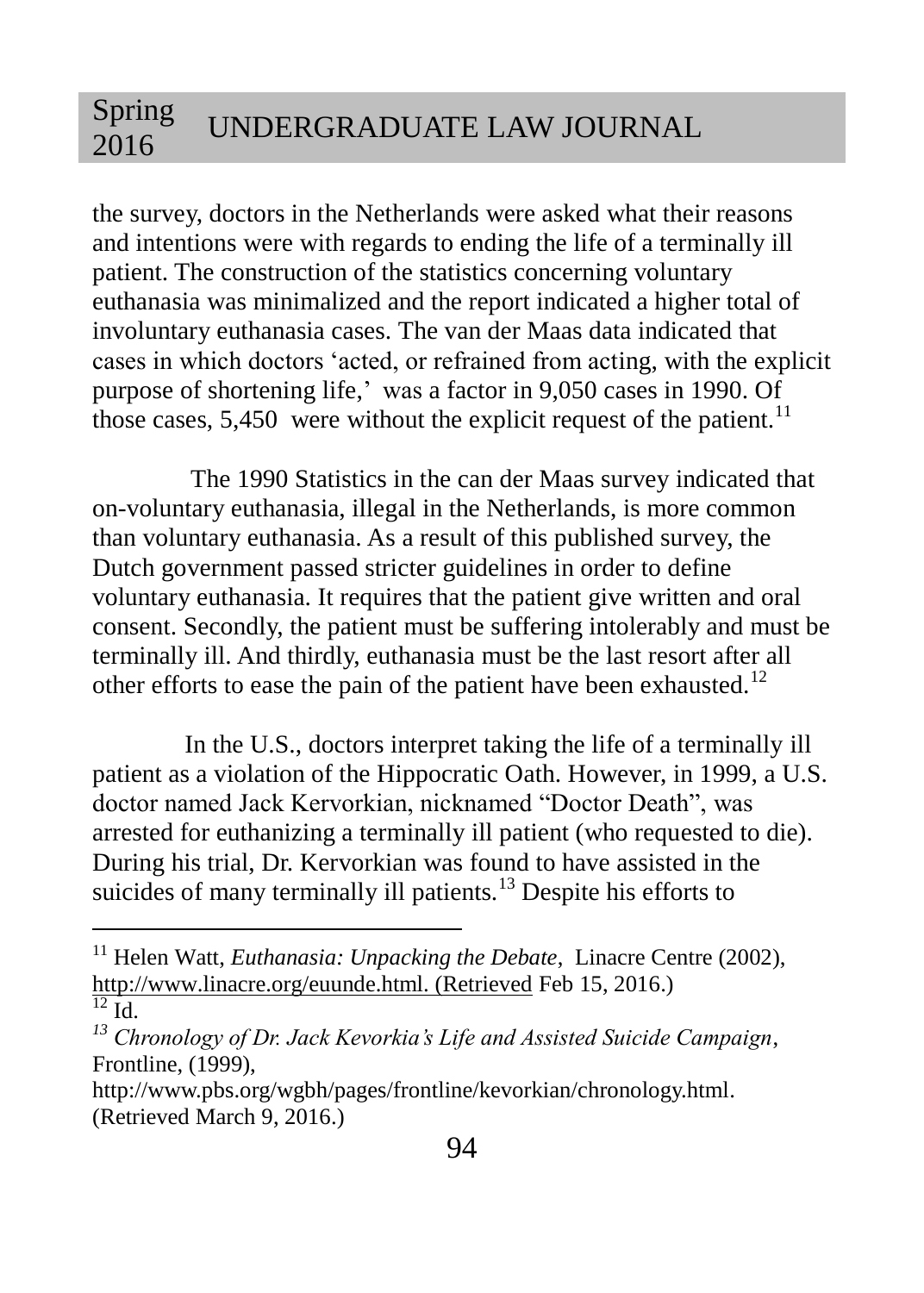campaign for a change in the law regarding euthanasia and assisted suicide, he was convicted of second-degree murder and imprisoned after a widely publicized trial. Dr. Kervorkian was released on parole for good behavior on June 1,  $2007$ .<sup>14</sup>

According to author Ezekial Emanuel, studies performed in the U.S. have found that religious people, African Americans, older individuals, and women tend to be opposed to euthanasia and assisted suicide. Interestingly, patients with terminal illnesses, such as cancer and chronic obstructive pulmonary disease, have attitudes that are almost identical to the public's general opinion. In other words, having a serious, life-threatening illness itself does not seem to alter attitudes toward the permissibility or opposition to euthanasia or PAS (Physician Assisted Suicide). Similarly, being a caregiver for a terminally ill patient or a recently bereaved caregiver does not seem to affect attitudes toward euthanasia or PAS.<sup>15</sup>

Michael Irwin, a former Medical Director at the United Nations and current Coordinator of the Society for Old Age Rational Suicide (SOARS), stated, "The right to die should be a matter of personal choice. We are able to choose all kinds of things in life from who we marry to what kind of work we do and I think when one comes to the end of one's life, whether you have a terminal illness or whether you're elderly, you should have a choice about what happens to

*<sup>14</sup> Jack Kevorkia, Doctor* (1928-2011), Bio[. http://www.biography.com/people](http://www.biography.com/people%20/jack-kevorkian-9364141)  [/jack-kevorkian-9364141.](http://www.biography.com/people%20/jack-kevorkian-9364141) (Retrieved March 9, 2016.)

<sup>&</sup>lt;sup>15</sup> Ezekiel J. Emanuel, *Euthanasia and Physician Assisted Suicide*, A Review of the Empirical Data From the United States 1–11, 1-11 (2002), http://www.eutanasia.ws/hemeroteca/t316.pdf . (Retrieved Feb 15, 2016.)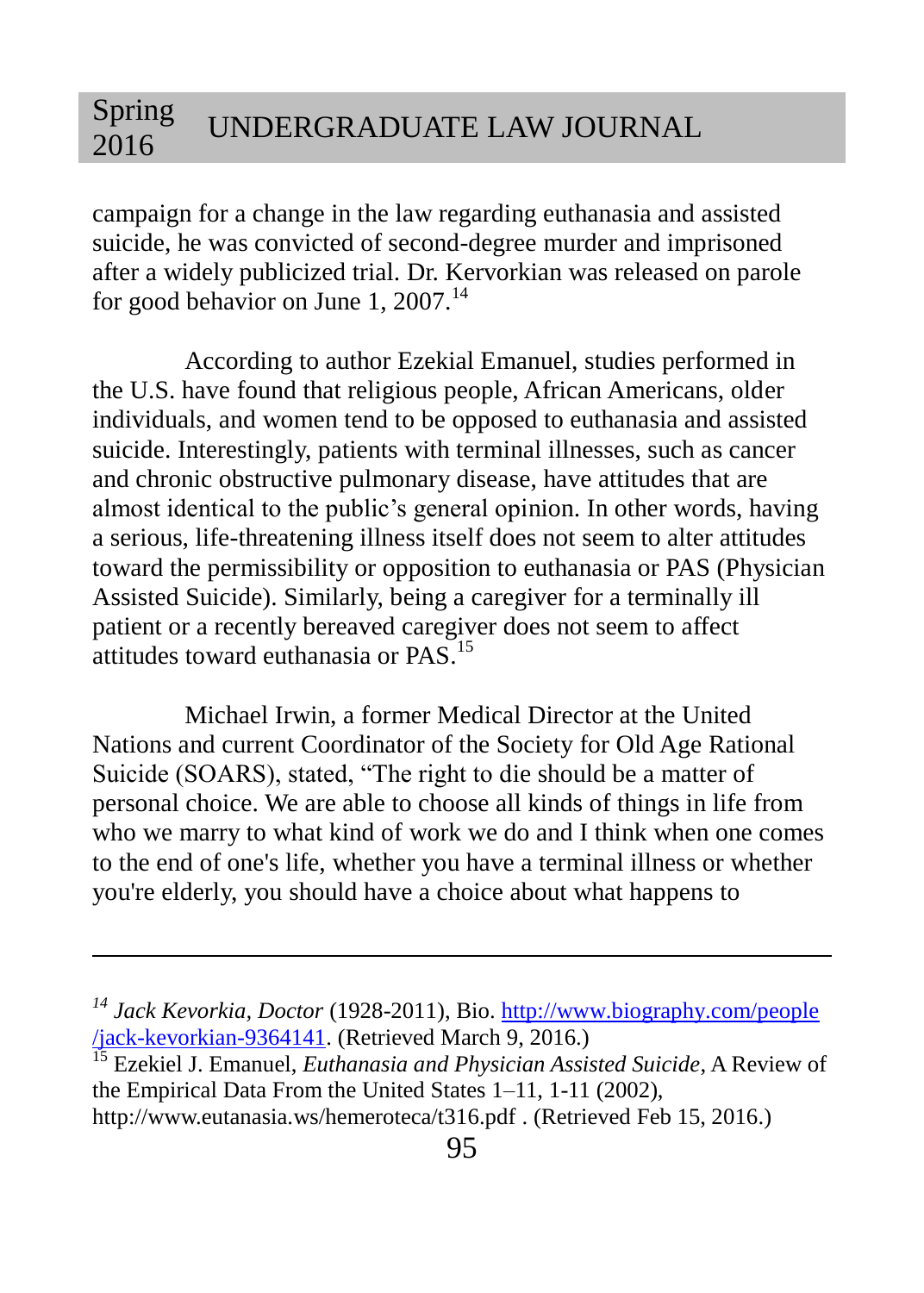you…"<sup>16</sup>. Stephen Hawking, PhD, a cosmologist and theoretical physicist, also stated that "I think those who have a terminal illness and are in great pain should have the right to choose to end their lives and those that help them should be free from prosecution. We don't let animals suffer, so why humans?"<sup>17</sup>

It is a constant topic of public debate, whether is in the United States or other countries, the issue of euthanasia and assisted suicide is a very real question for legislators, medical professionals, and humans dealing with extreme medical realities. One side of the argument for euthanasia is the fact that it will end the prolonged suffering of the terminally ill patient, save the family more months (and in some tragic cases, years) of mental and financial hardships. It gives those who are going to die a chance to be in control of their own body and gives them a chance to die on their terms. The con side to euthanasia is that it is still viewed, through a religious standpoint, morally and ethically wrong because it gives doctors (and even the patients) a chance to "play God" and dictate life and death. Some arguments against euthanasia state that it is an easier way to deal with sick people, as a "hastened" way to end a life. In conclusion, the issue of euthanasia and assisted suicide has been and will be a hot topic for years to come. However, this may be one argument that requires science to take a back seat and yield the debate floor to a more empathetic approach, taking into consideration how the terminally ill patient must feel, knowing that

<sup>16</sup> Michael Irwin, *Euthanasia: The Right to Die Should Be a Matter of Personal Choice*, euthanasia.procon.org (2014),<http://euthanasia.procon.org/> view.answers.php?questionid=001320. (Retrieved Feb 15, 2016.)

<sup>17</sup> Stephen Hawking, *Euthanasia*, euthanasia.procon.org (2013), [http://euthanasia.procon.org/view.answers.](http://euthanasia.procon.org/view.answers) php?questionid=001320. (Retrieved Feb 15, 2016.)